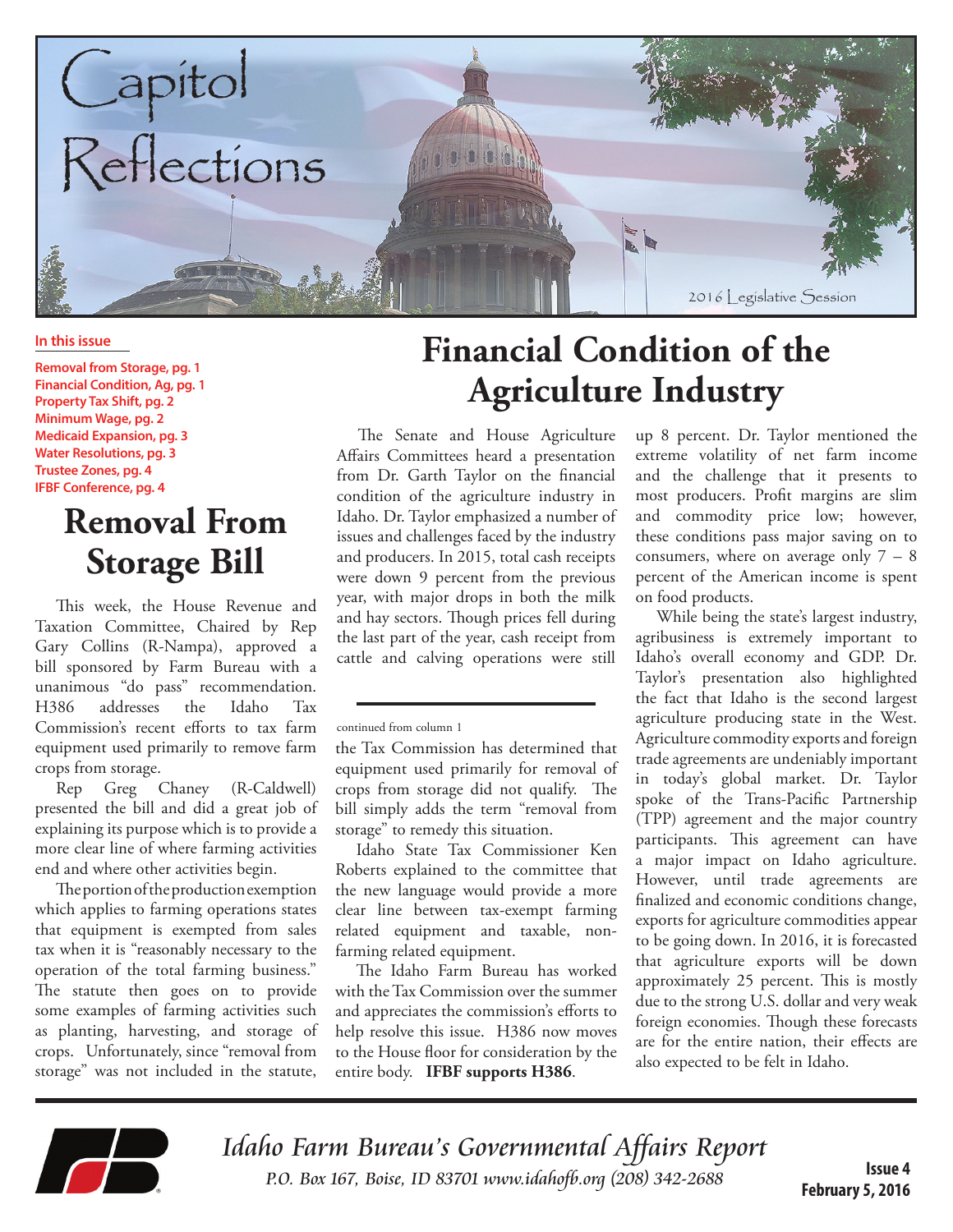## **H431 Would Reduce Annual Property Tax Shifts**

This week H431 was introduced and also given a hearing in the House Revenue and Taxation Committee, Chaired by Rep Gary Collins (R-Nampa). H431 would not change the Idaho Homeowner's Exemption of 50% of the home's value, but would remove the indexing feature that adjusts the maximum amount of the exemption each year. H431 would also raise the maximum exemption allowed from the current \$94,745 to \$100,000 beginning on January 1, 2017.

The homeowner's exemption began in 1982, and it originally provided an exemption of 50% of the home's value up to a maximum of \$50,000. Then in 2006, after 24 years, the cap was increased to \$75,000, but an index was added as a way to automatically adjust the cap. However, the index changed the cap far more each year than anyone thought would happen. Since 2006, it increased significantly each year until it reached a peak in 2009 at \$104,471. As the recession began and home prices declined, the cap fell each year until it hit \$81,000 in 2013. It has now begun climbing again and is expected to be just under \$100,000 next year.

Because local government property tax collections are budget driven, they always collect enough tax to cover their budget, no matter what the economy is doing or what happens with exemptions. Therefore, each time the exemption cap changes, it does not reduce or even affect the total amount of property tax collected. It does, however, shift the exempted amount of property taxes to other classes of property that do not receive the exemption. Each year for the past seven years there has been a shift of between \$153 and \$179 million dollars. That is a huge tax shift each year!

This was not a new issue to the committee as a nearly identical bill passed through the entire House two years ago but was not given a hearing in the Senate. This year the Senate has agreed to give the bill a hearing because it has become very apparent that the current system is not working as expected. Not only are commercial, industrial, agricultural and non-owner occupied residential landowners upset about the constant shifting of taxes, but residential property owners are upset as well. Homeowners got stuck with higher taxes during the recession as home prices declined. Most homeowners thought that lower home prices would mean lower taxes. However, since the indexed value of the exemption went down as well, and local government budgets did not decrease, this actually caused residential property taxes to increase as home values were decreasing. H431 would resolve these issues by removing the troublesome indexing feature and setting the exemption cap at a fixed amount of \$100,000.

The Committee sent H431 to the floor with a "do pass" recommendation after hearing a few organizations including the Idaho Realtor's Association and Idaho Farm Bureau testify in favor of the bill. Idaho Farm Bureau policy #116 supports removing indexing from the homeowner's exemption. **IFBF supports H431**

#### **Minimum Wage Bill Introduced**

H400, introduced by Rep Mat Erpelding (D-Boise), would raise the minimum wage in Idaho from the current \$7.25 per hour to \$8.25 per hour on July 1, 2016, and then to \$9.25 on July 1, 2017. There are also upward adjustments to tipped employee compensation schedules and for seasonal employees.

H400 is not likely to receive a hearing in committee. Similar bills have been introduced in the past and have not received hearings. This is one of several personal bills that were recently printed by members of the Democratic Caucus. Typically, if a sponsor does not think that a bill is likely to be supported enough to be introduced by a committee, it is then introduced as a personal bill so it can, at least, be printed and viewed by the public. The committee is unlikely to support H400 because it directly harms those that it purports to help, namely the working poor, and those who are just beginning in the job market.

The surest way for those who earn minimum wage to increase their wages is to become an employee that the business does not want to lose. Anyone who works for very long at minimum wage is either not doing the job as the employer wants it to be done or is in the wrong field for the skills and talents that they possess. Almost any employer you visit with will tell you that they do not pay minimum wage very long to employees who show up to work on time, get the job done correctly and efficiently, and who go above and beyond expectations. This behavior will earn you a raise much quicker than waiting for the state or federal government to mandate a raise in the minimum wage.

Increasing the minimum wage causes employers to closely assess their employees. Any employee whose labor is not worth what the employer must now pay under the new higher wage rate will likely be let go. Furthermore, any minimum wage is always worse than no minimum wage because it makes it illegal to hire anyone below a certain wage. This directly harms those with no experience. In the absence of a minimum wage, a beginning worker could work for an employer at a mutually agreeable low wage while they gain experience. As their abilities increase, they would earn raises in wages commensurate with their expanded skills and productivity so the employer will not lose them. If their employer does not pay them what their skills are worth, other employers will recognize that they can bid them away from the employer who is not paying enough to retain their skills. A minimum wage prevents many inexperienced workers from even getting a job.

The Idaho Farm Bureau policy # 112 opposes any effort to raise the minimum wage. **IFBF opposes H400**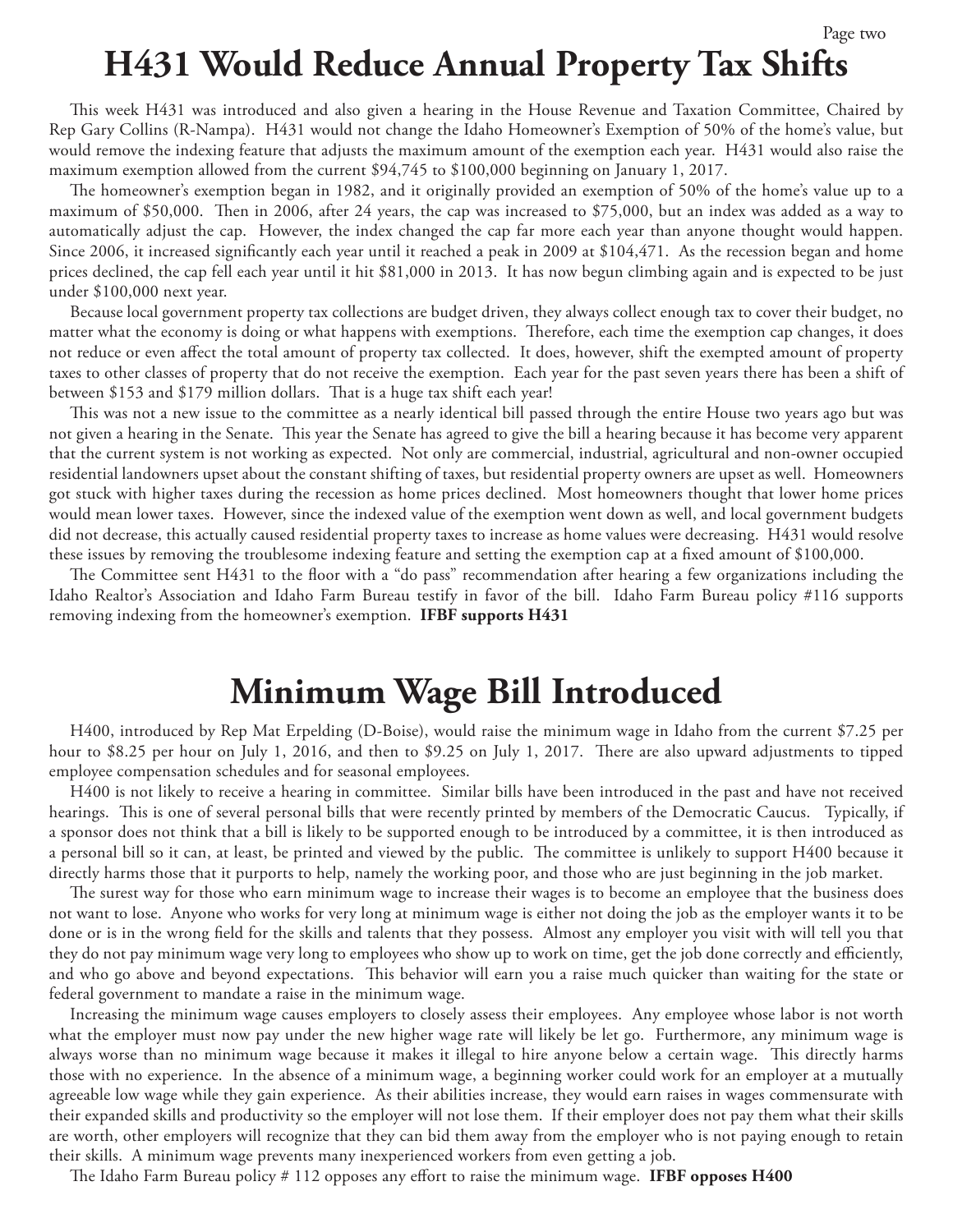#### **Medicaid Expansion Bill S1204**

S1204, introduced by Senator Dan Schmidt (D-Moscow), would expand Medicaid for able-bodied, working adults who earn less than 138 percent of the federal poverty level. These are the supposedly 78,000 Idahoans who fall into the "coverage gap" between current Medicaid eligibility and eligibility for subsidized health insurance on the Idaho Health Exchange. This bill would implement the action that President Obama wanted to force all states to take under his "Affordable Care Act", which action the US Supreme Court ruled unconstitutional. Therefore, states have the option to take this step, or not. Idaho so far has wisely resisted this idea.

Medicaid is a severely flawed system that does not work well for those who currently use it. Doctors complain about it, patients complain about it. Why would Idaho want to expand this failed system and add even more people to it? There are some better ideas out there to assist with the medical needs of those who currently do not have medical insurance. One of the most promising is Direct Primary Care, where patients pay doctors directly rather than go through an insurance company. For a low monthly fee (around \$60 to \$80), an entire family can have all their primary health care issues covered. Insurance is then used to cover any unexpected, catastrophic health emergencies, which is what insurance is supposed to be used for in the first place. That allows such insurance to be priced much lower since it does not have to cover routine procedures and office visits.

The problems with health-care started, and have continued to be exacerbated, as government became more involved in health care. We cannot fix the system with even more government involvement. The best way to the improvement we all seek is to remove government from the equation. This will allow people to make their own choices as to what is right for their family and to reduce the massive costs associated with government regulations that do not improve either the amount or quality of care.

Idaho Farm Bureau policy # 170 opposes the expansion of Medicaid. **IFBF opposes S1204**.

#### **Water Resolutions Presented in the Senate**

Senator Bair of District 31 presented three pieces of water legislation to the Senate Resources & Environment Committee on Monday to be considered for hearing. The three proposed resolutions are based around the water settlement agreement of the Surface Water Coalition and Idaho Ground Water Appropriators in the Eastern Snake Plain, the establishment of state aquifer recharge goals in that area, and the stabilization of aquifers across the entire state. The Committee voted to print all three proposed resolutions and will be holding hearings shortly. The resolution numbers and statements of purpose follow:

**SCR135** - The purpose of this resolution is to express legislative support for the June 15, 2015, settlement agreement between participating members of the Surface Water Coalition and participating members of the Idaho Ground Water Appropriators, Inc. This settlement will resolve the multiple water delivery calls that have led to protracted litigation and economic uncertainty for all water users in the Upper Snake River Basin. Under the terms of the settlement agreement, ground water users diverting from the Eastern Snake Plain Aquifer have committed to reduce their consumptive use in order to "stabilize and ultimately reverse the trend of declining ground water levels and return ground water levels to a level equal to the average of the aquifer levels from 1991-2001" by April 2026. The surface water users have agreed to provide participating ground water users safe-harbor from delivery calls as long as the ground water users are implementing the terms of the settlement. This resolution recognizes that the State supports the goal of the settlement agreement to stabilize and reverse the trend of declining ESPA water levels in the Eastern Snake Plain Aquifer.

**SCR136** - The purpose of this Resolution is: 1) to establish an Eastern Snake Plain Aquifer managed recharge goal of 250,000 acre-feet on an average annual basis; 2) to direct the development of the capacity necessary to achieve the ESPA recharge goal on or before December 31, 2024; and 3) to provide Legislative approval to increase the ESPA CAMP Phase I managed recharge from 100,000 acre-feet to 250,000 acre-feet average annual managed recharge. As more fully described in the Resolution, these measures are necessary to address the declining ground water levels in the Eastern Snake Plain Aquifer. Since 1952 the total volume of water stored in the Eastern Snake Plain Aquifer have decreased by an average of 216,000 acre-feet and spring flow discharges in the Thousand Springs reach are nearing 1912 measured flows. In the absence of implementation of a managed recharge program across the Eastern Snake Plain Aquifer, there will be inadequate water supplies to provide a reasonably safe supply for all water users, which will lead to more protracted litigation and increasing economic harm to the State of Idaho. While managed recharge will not alone resolve the decline in the ground water levels, it is one of the measures that will be required to stabilize and enhance ground water levels in the Eastern Snake Plain Aquifer. IFBF policy #34 supports managed, basin-wide aquifer recharge with the state being involved with both financial support and implementation. **IFBF supports SCR136**

**SCR137** - This Resolution requests the Idaho Water Resource Board to identify and implement stabilization and sustainability projects to stabilize and enhance ground water supplies throughout Idaho. As documented in the Resolution, groundwater supplies across Idaho have been declining. These declines in some areas have resulted in an inadequate supply of water to sustain surface and ground water uses and led to contentious, costly and time-consuming litigation. This Resolution encourages the Idaho Water Resource Board to undertake a proactive approach to reversing the declines in groundwater levels in aquifers throughout the State to prevent the economic impacts that will inevitability arise if groundwater levels continue to decline. The Resolution calls for specific actions in the Treasure Valley, Mountain Home, Big and Little Wood River Basins, and the Palouse Basin. IFBF policy #34 supports managed, basin-wide aquifer recharge. **IFBF supports SCR137**